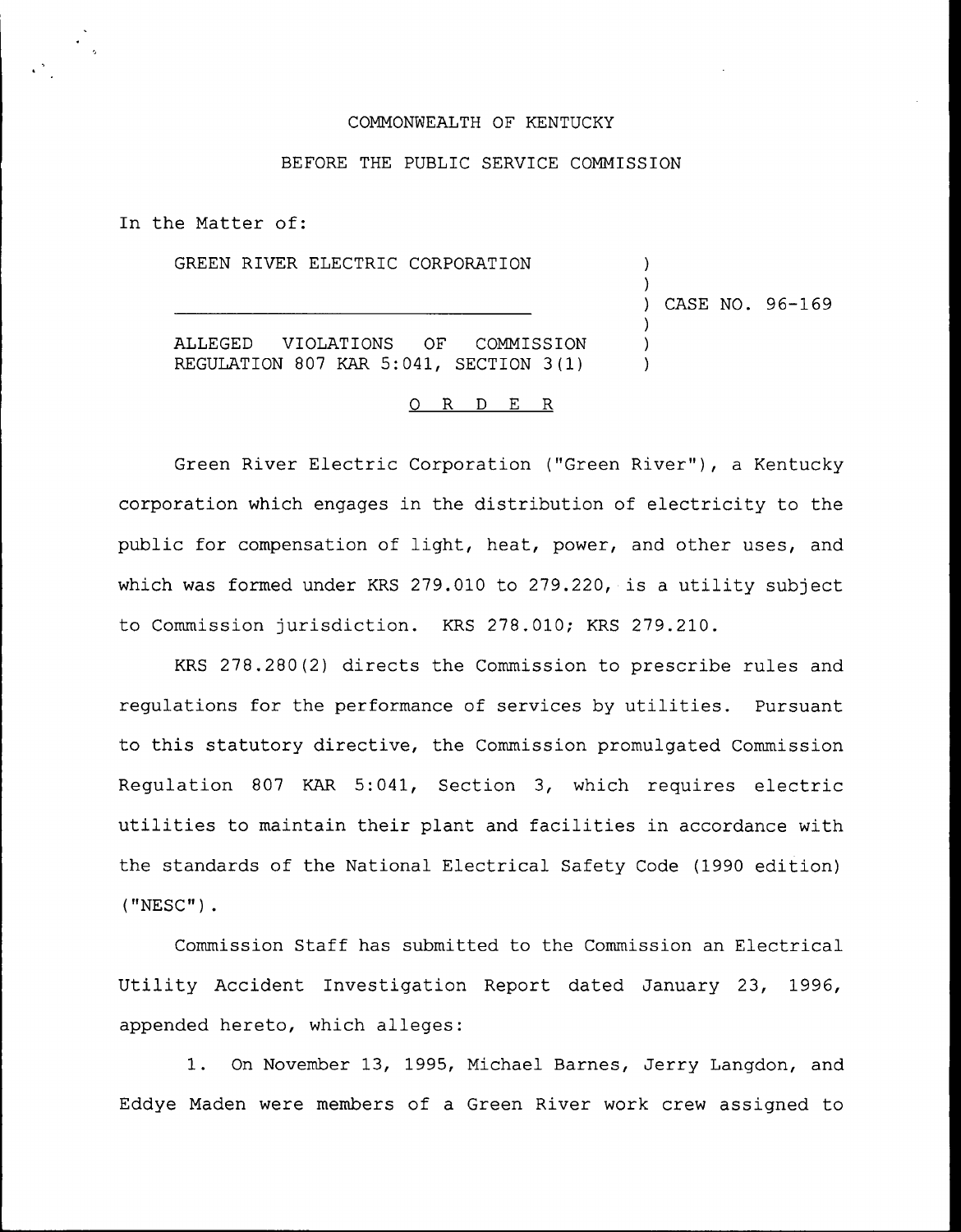clearing utility right-of-way in Daviess County, Kentucky. This crew was equipped with a bucket truck and chipper.

2. On or about 12:15 p.m., Eastern Standard Time, November 13, 1995, Langdon was preparing to remove tree limbs which were within four feet of an energized 7200 volt conductor. He positioned the top of the bucket level within 12 inches of the neutral conductor. While Langdon attempted to attach the truck ground cable to the system neutral, the ground cable became entangled with <sup>a</sup> side rail on the truck. While Langdon tried to free this cable, it came into contact with the <sup>7200</sup> volt line.

3. At the time of the incident, Barnes was in contact with or in close proximity to the chipper and suffered burns.

4. At the time of the incident, Barnes and Langdon were employees of Green River and acting within the scope of their employment.

5. At the time of the incident, Barnes was in charge of the work crew.

6. When installing the truck ground cable, Langdon failed to consider the effects of his actions on the safety of others. Langdon's failure is a violation of NESC Rule 420C4 which requires employees who work on or in the vicinity of energized lines to consider all of the effects of their actions and to take into account their own safety as well as the safety of other employees on the job site.

 $-2-$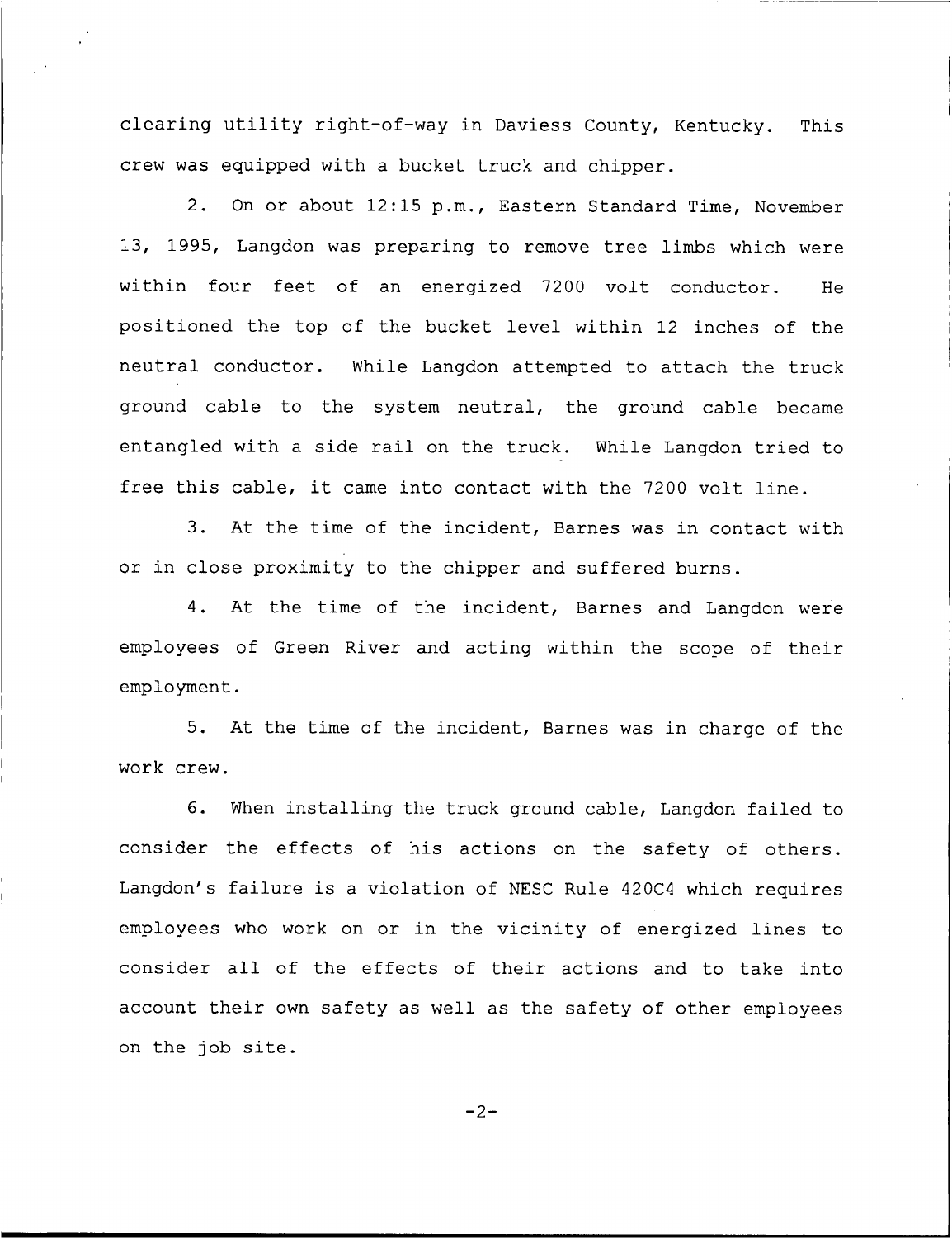7. Barnes failed to see that all safety and operating procedures were observed by those under his direction. His failure is <sup>a</sup> violation of NESC Rule 421A which requires <sup>a</sup> person in charge to adopt such precautions as are within his authority to prevent accidents, and to see that all safety rules and operating procedures are observed by those under his direction.

8. Barnes' failure to properly supervise Langdon's installation of the truck ground cable is a violation of NESC Rule 410C1 that requires the person in charge of the operation of equipment and lines to be responsible for their safe operation.

9. As <sup>a</sup> result of these failures, Green River is in probable violation of Commission Regulation 807 KAR 5:041, Section 3.

Based on its review of the Electrical Utility Accident Investigation Report and being otherwise sufficiently advised, the Commission finds that prima facie evidence exists that Green River has failed to comply with Commission Regulation 807 KAR 5:041, Section 3.

The Commission, on its own motion, HEREBY ORDERS that:

1. Green River shall appear before the Commission on August 20, 1996 at 10:00 a.m., Eastern Daylight Time, in Hearing Room <sup>1</sup> of the Commission's offices at 730 Schenkel Lane, Frankfort, Kentucky, for the purpose of presenting evidence concerning the alleged violation of Commission Regulation 807 KAR 5:041, Section 3, and of

 $-3-$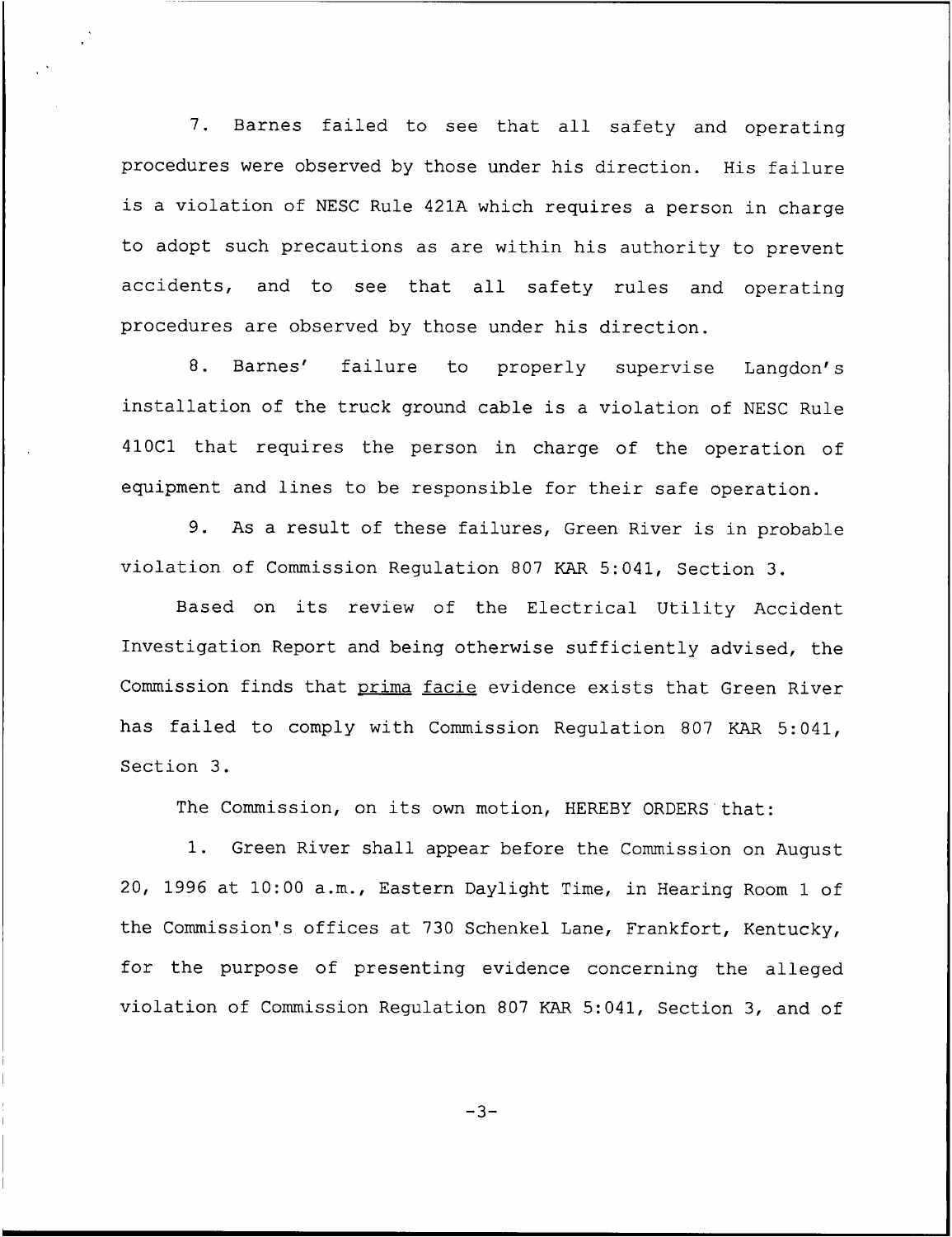showing cause why it should not be subject to the penalties prescribed in KRS 278.990(1) for these alleged violations.

2. Green River shall submit to the Commission within 20 days of the date of this Order a written response to the allegations contained in the Electrical Utility Accident Investigation Report.

3. The Electrical Utility Accident Investigation Report of January 23, 1996, a copy of which is appended hereto, is made part of the record of this proceeding.

4. Any motion requesting any informal conference with Commission Staff to consider any matter that would aid in the handling or disposition of this proceeding shall be filed with the Commission no later than 20 days from the date of this Order.

Done at Frankfort, Kentucky, this 29th day of April, 1996.

PUBLIC SERVICE COMMISSION

*fude*<br>rman

Vice Chairma

Commissione

ATTEST:

Executive Director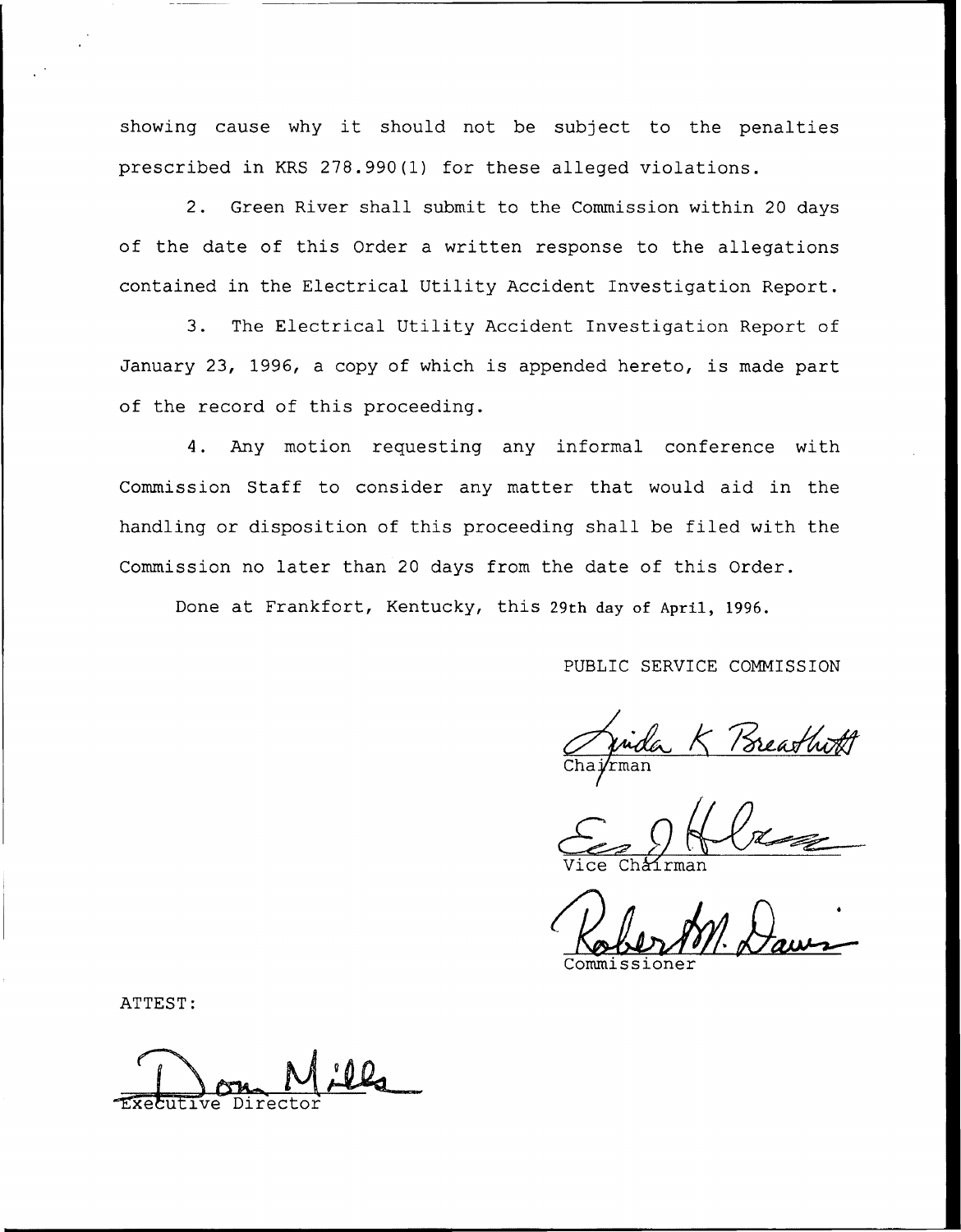## APPENDIX A

## APPENDIX TO AN ORDER OF THE KENTUCKY PUBLIC SERVICE COMMISSION IN CASE NO. 96—169 DATED APRIL 29, 1996,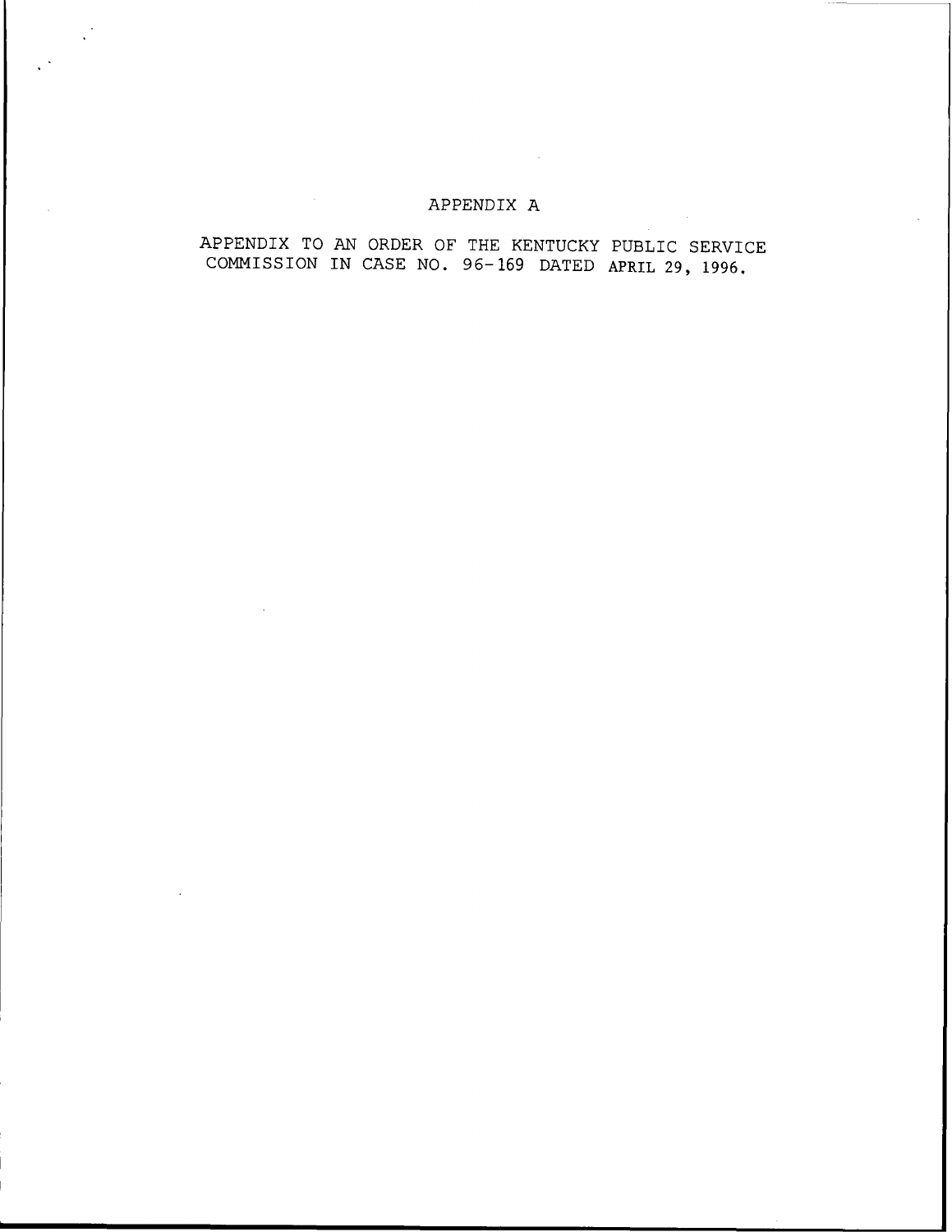$\mathcal{L}^{\pm}$  .

 $\frac{1}{2}$  .

 $\mathcal{L}_{\mathbf{K}}$  $\ddot{\phantom{1}}$ 

# UTILITY ACCIDENT INVESTIGATION REPORT

| Utility:                          | Green River Electric Corporation                                                                                                                                                                                                                                                                                                                                                                                                                                                                                                                                                                          |                                                                      |    |      |    |
|-----------------------------------|-----------------------------------------------------------------------------------------------------------------------------------------------------------------------------------------------------------------------------------------------------------------------------------------------------------------------------------------------------------------------------------------------------------------------------------------------------------------------------------------------------------------------------------------------------------------------------------------------------------|----------------------------------------------------------------------|----|------|----|
| <b>Reported By:</b>               | Tammy Montgomery                                                                                                                                                                                                                                                                                                                                                                                                                                                                                                                                                                                          |                                                                      |    |      |    |
| Dates & Times:                    |                                                                                                                                                                                                                                                                                                                                                                                                                                                                                                                                                                                                           |                                                                      |    |      |    |
| Accident<br>Occurred:             | $11/13/95 - 12:15$ pm EST                                                                                                                                                                                                                                                                                                                                                                                                                                                                                                                                                                                 |                                                                      |    |      |    |
| <b>Utility</b><br>Notified:       | 11/13/95 - 12:30 pm EST                                                                                                                                                                                                                                                                                                                                                                                                                                                                                                                                                                                   |                                                                      |    |      |    |
| <b>PSC Notified:</b>              | $11/13/95 - 12:40$ pm EST                                                                                                                                                                                                                                                                                                                                                                                                                                                                                                                                                                                 |                                                                      |    |      |    |
| Investigated:                     | 11/14/95                                                                                                                                                                                                                                                                                                                                                                                                                                                                                                                                                                                                  |                                                                      |    |      |    |
| Written<br><b>Report Rcvd:</b>    | 11/14/95                                                                                                                                                                                                                                                                                                                                                                                                                                                                                                                                                                                                  |                                                                      |    |      |    |
| <b>Location</b> of<br>Accident:   | 5440 Medley Road in Daviess County, Kentucky                                                                                                                                                                                                                                                                                                                                                                                                                                                                                                                                                              |                                                                      |    |      |    |
| Description of<br>Accident:       | The right-of-way crew was in the process of setting up the bucket truck to remove<br>limbs approximately 3-4' from the energized conductor. Mr. Jerry Landgon was<br>attempting to attach the truck ground to the system neutral. The truck ground cable<br>became entangled with a siderail on the truck and in an attempt by Mr. Jerry<br>Langdon to free the cable, the cable made contact with the 7200V phase. Mr. Mike<br>Barnes was standing on the ground next to the wheel of the chipper. He received<br>electrical shock and burns when the ground cable made contact with the 7200V<br>phase. |                                                                      |    |      |    |
| Victims:                          |                                                                                                                                                                                                                                                                                                                                                                                                                                                                                                                                                                                                           |                                                                      |    |      |    |
| Name:                             | Mr. Michael Barnes                                                                                                                                                                                                                                                                                                                                                                                                                                                                                                                                                                                        | <b>Fatal:</b>                                                        | No | Age: | 37 |
| Addr./Empl.:                      | Green River Electric Corporation                                                                                                                                                                                                                                                                                                                                                                                                                                                                                                                                                                          |                                                                      |    |      |    |
| Injuries:                         | Burns on his back and an exit wound on his right foot.                                                                                                                                                                                                                                                                                                                                                                                                                                                                                                                                                    |                                                                      |    |      |    |
| Witnesses:                        | Name                                                                                                                                                                                                                                                                                                                                                                                                                                                                                                                                                                                                      | Address/Employment                                                   |    |      |    |
|                                   | Mr. Jerry Langdon                                                                                                                                                                                                                                                                                                                                                                                                                                                                                                                                                                                         | Green River Electric Corporation                                     |    |      |    |
|                                   | Mr. Eddye Maden                                                                                                                                                                                                                                                                                                                                                                                                                                                                                                                                                                                           | Green River Electric Corporation                                     |    |      |    |
|                                   | <b>Name</b>                                                                                                                                                                                                                                                                                                                                                                                                                                                                                                                                                                                               | Address/Employment                                                   |    |      |    |
|                                   | Mr. Ted Crabtree                                                                                                                                                                                                                                                                                                                                                                                                                                                                                                                                                                                          | Green River Electric Corporation<br>Green River Electric Corporation |    |      |    |
| Sources of<br><b>Information:</b> | Mr. Richard Payne                                                                                                                                                                                                                                                                                                                                                                                                                                                                                                                                                                                         |                                                                      |    |      |    |
|                                   | Green River Electric Corporation<br>Mr. Eddie Arnold<br>Green River Electric Corporation<br>Mr. Junie Locher                                                                                                                                                                                                                                                                                                                                                                                                                                                                                              |                                                                      |    |      |    |
|                                   |                                                                                                                                                                                                                                                                                                                                                                                                                                                                                                                                                                                                           |                                                                      |    |      |    |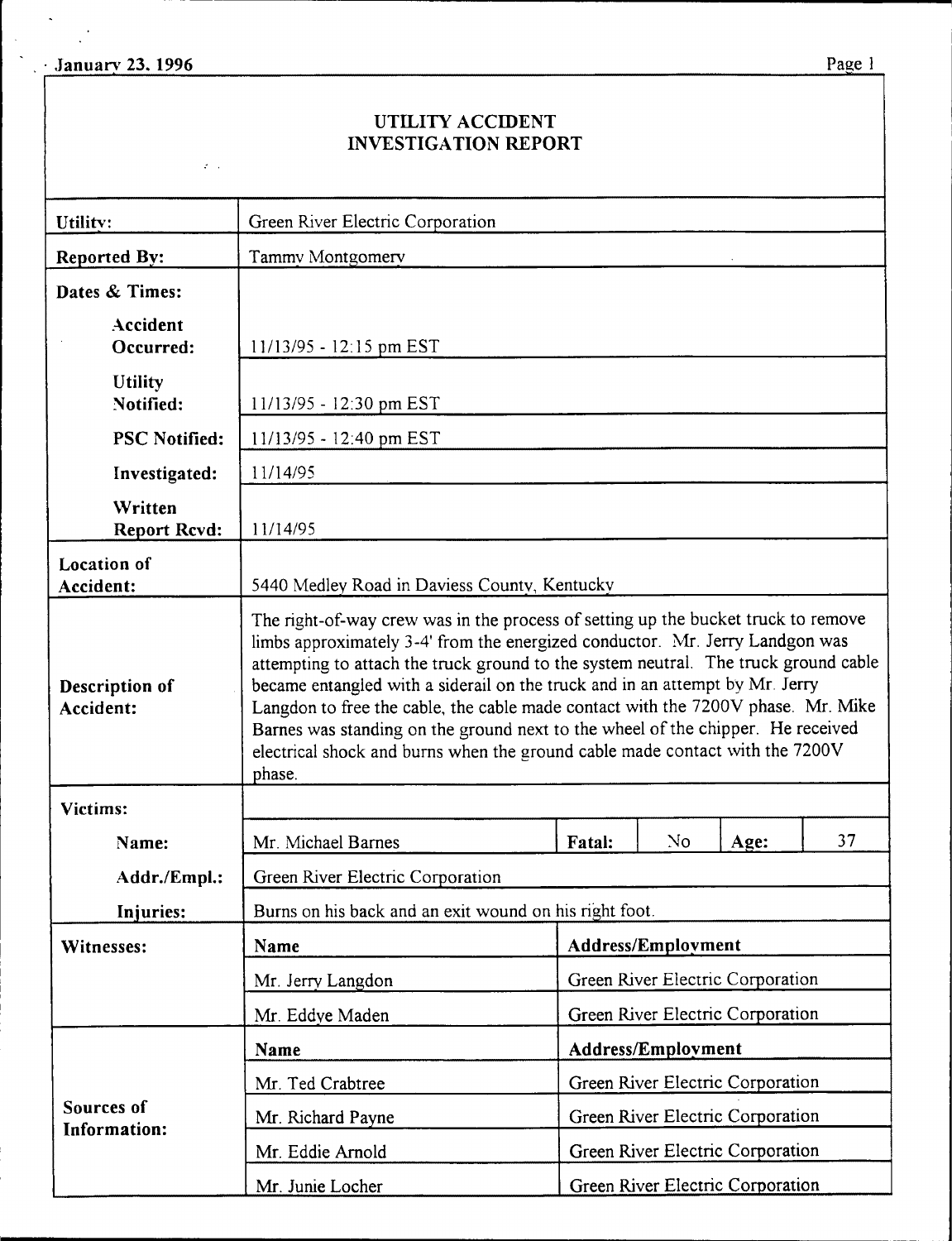| <b>January 23, 1996</b>                                |                                                                                                                                                                                                                                                                      |                                             |                                                          |                 | Page 2          |  |
|--------------------------------------------------------|----------------------------------------------------------------------------------------------------------------------------------------------------------------------------------------------------------------------------------------------------------------------|---------------------------------------------|----------------------------------------------------------|-----------------|-----------------|--|
| <b>Probable Violations:</b>                            | 807 KAR 5:041, Section 3(1), National Electrical Safety Code, 1990 Edition                                                                                                                                                                                           |                                             |                                                          |                 |                 |  |
| Section 420C.4:                                        | Mr. Langdon should not have attempted to free the cable by jerking it upwards<br>while he was in close proximity to an energized line. Mr. Barnes should not have<br>been in contact or close proximity to the vehicle until after it had been properly<br>grounded. |                                             |                                                          |                 |                 |  |
| Section 410C.1<br><b>Section 421A.2:</b>               | Mr. Barnes should have been closely observing the actions of Mr. Langdon.                                                                                                                                                                                            |                                             |                                                          |                 |                 |  |
| <b>Line Clearances At</b><br><b>Point of Accident:</b> | <b>Measured</b>                                                                                                                                                                                                                                                      | <b>Minimum</b><br>Allowed by<br><b>NESC</b> | <b>Applicable NESC</b><br>Edition <sup>1</sup><br>(1990) | Volt.           | Constr.<br>Date |  |
| Communic.<br>conductor:                                | $.15' - 5''$                                                                                                                                                                                                                                                         | $9' - 6''$                                  | Table 232-1                                              | N/A             | 1978            |  |
| Phase<br>conductor:                                    | $*18 - 8$ "<br>$24 - 2"$                                                                                                                                                                                                                                             | $12 - 0$ "<br>$14 - 6"$                     | Table 232-1<br>Table 232-1                               | 120 V<br>7200 V | 1978<br>1978    |  |
| <b>Neutral</b><br>Conductor:                           | $20' - 3''$                                                                                                                                                                                                                                                          | $9' - 6''$                                  | Table 232-1                                              | N/A             | 1978            |  |
| <b>Clearance</b><br>between<br>Comm. and<br>Phase:     | $8' - 9''$                                                                                                                                                                                                                                                           | $6' - 0''$                                  | Table 232-1                                              | 7200 V          | 1978            |  |
| Date of<br><b>Measurement:</b>                         | 11/14/95                                                                                                                                                                                                                                                             |                                             |                                                          |                 |                 |  |
| <b>Approximate Temp.:</b>                              | 35F                                                                                                                                                                                                                                                                  |                                             |                                                          |                 |                 |  |
| <b>Measurements Made</b><br>By:                        | Robert Ueltschi, PSC and Junie Lochner, GREC                                                                                                                                                                                                                         |                                             |                                                          |                 |                 |  |
| <b>Investigated By:</b>                                | Robert Ueltschi                                                                                                                                                                                                                                                      |                                             |                                                          |                 |                 |  |
| Signed:                                                |                                                                                                                                                                                                                                                                      |                                             |                                                          |                 |                 |  |

\*Security light supply cable.

 $\mathbf 1$ 

Attachments: A. Green River's Accident Investigation

- B. Green River's Accident Investigation Form
- C. Michael Barnes Electrical Contact Report
- D. Site of Accident
- E. Photographs of Accident

Current edition adopted by the Commission. If clearances are not in compliance with the current edition, then the edition in effect when the facilities were last constructed or modified would apply.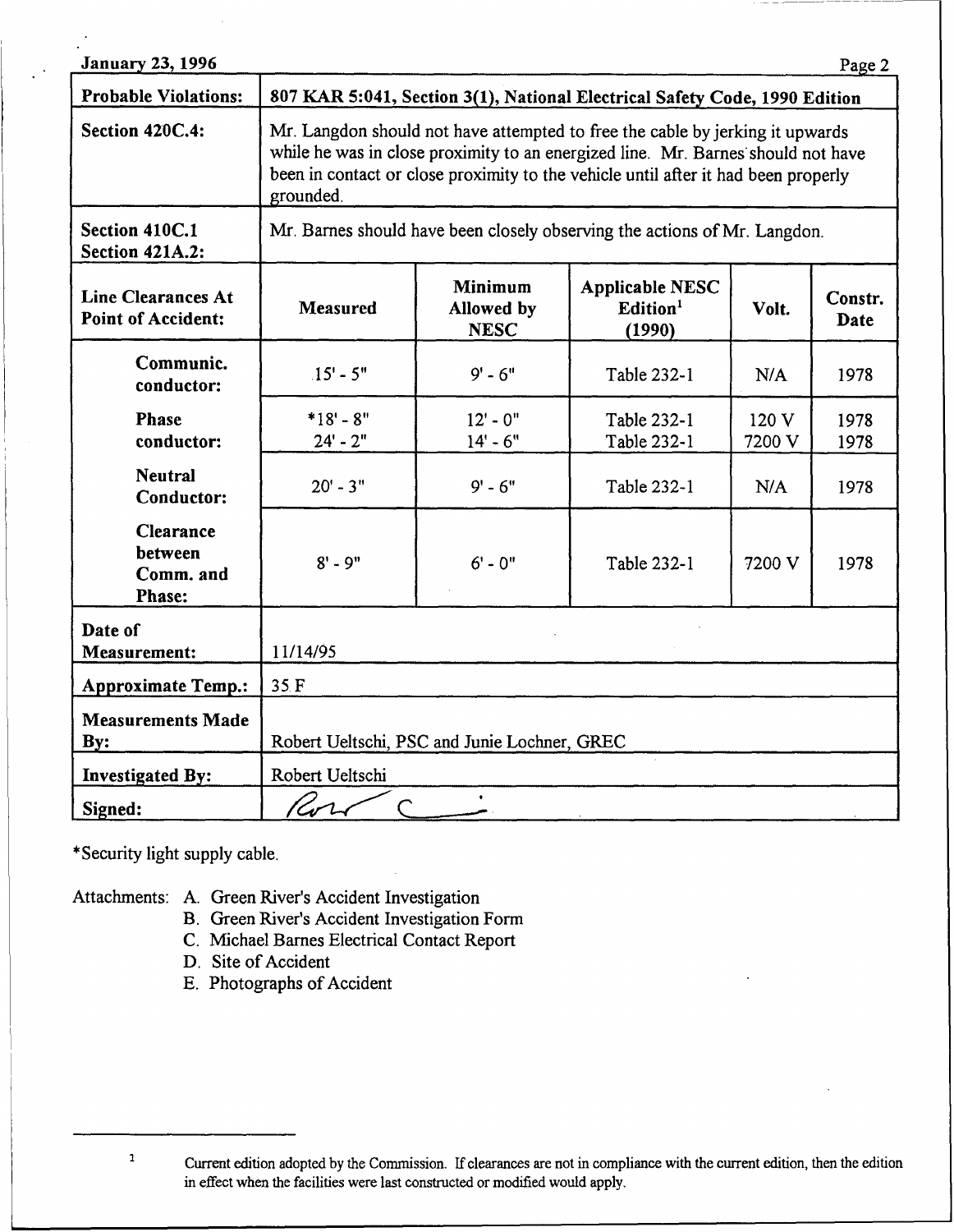

Corporation • P. O. Box 1389 · 3111 Fairview Dr., Owensboro, Ky. 42302-1389

December 20, 1995

Mr. Robert Ueltschi **Public Service Commission** PO Box 615 Frankfort, KY 40602

RE: **Michael Barnes Electrical Contact** 

Dear Mr. Ueltschi:

Please find enclosed our final report on the referenced accident. If you have any questions, please feel free to call.

Yours very truly,

II Cratters

**Ted Crabtree Director of Operations** 

tm

Enclosure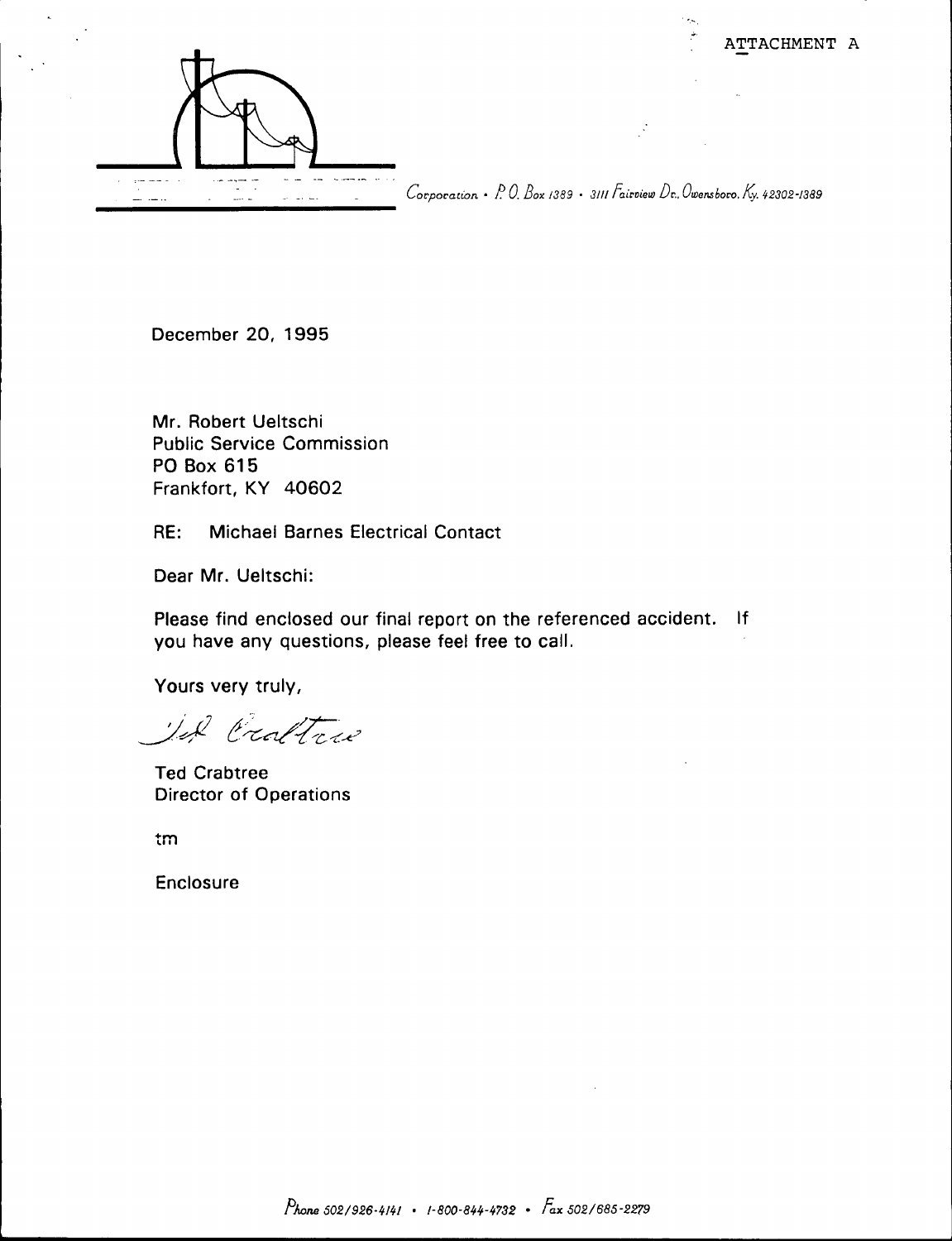December 5: 1995

#### TO: DEAN STANLEY, PRESIDENT & GENERAL MANAGER

FROM: TED CRABTREE 70

#### RE: **MIKE BARNES ACCIDENT INVESTIGATION**

At the time of the accident, Mike was classified as a Right-of-Way Crew Leader and was in charge of a three-man crew equipped with a bucket truck and chipper. On the day of the accident, the sky was cloudy and the temperature was near 50° F. The crew had been hand cutting small trees and was setting up the truck to remove limbs approximately 3-4' from the energized conductor.

Jerry Langdon working as a Laborer had been assigned to the Right-of-Way Section in May 1995. Prior to being assigned to the Right-of-Way Section, Jerry worked in materials and was assigned standby duties with a qualified lineman. Jerry was alone in the bucket and was attempting to attach the truck ground to the system neutral at a point approximately 60' from the dead end pole. The truck ground cable became entangled with a side rail on the truck and in an attempt to free the cable he made contact with an energized conductor.

Eddye Maden, the other member of the crew was near the dead end pole chemically treating stumps of trees which had been cut earlier.

Mike was on the ground on the passenger side of the vehicle near the wheel of the chipper. He received burns on his back and an exit wound on his right foot. Mike fell to the ground and shortly thereafter was up and walking around.

The Safety Committee reviewed the accident and has filed the attached report. The Committee's report and the Operations Supervisors' review of the accident basically agree on the cause of the accident. First, they determined that the bucket was positioned too high, and secondly, the worker was not being directly supervised. The bucket had been positioned with the top of the bucket level with the neutral conductor and within 12" of the conductor. Jerry was using an 8' hotstick to attach the cable. He was attempting to free the cable from the rail by jerking it in an upward motion when contact was made. It was determined that the bucket should have been positioned approximately 6' below the neutral and in an area where contact could not be made.

The absence of direct supervision by Mike has been determined as the primary cause of the accident. Had Mike been closely observing the work in progress, he would not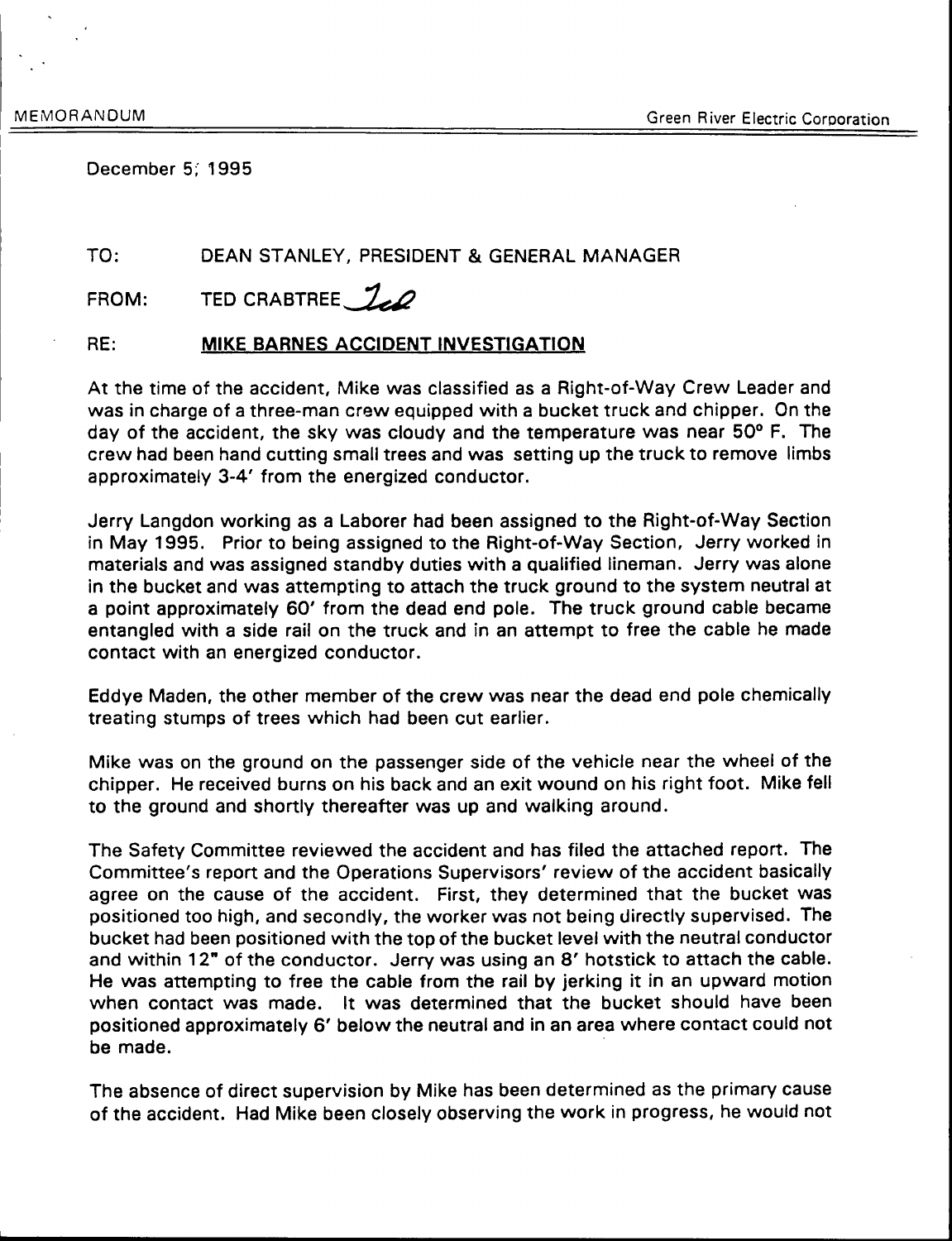Mike Barnes Accident Investigation Page two

have been in contact with equipment and could have stopped the job prior to the bucket being positioned so high.

It was felt that Jerry's inexperience did play a part in the accident; however, with proper supervision, inexperience would not have been a contributing factor.

In conclusion, we place the majority of the blame on Mike. However, Jerry did a foolish thing and must share in the blame because of the seriousness of the accident and the fact that safety rules were not fully complied with.

<sup>I</sup> am recommending that disciplinary action be taken. More specifically, <sup>I</sup> recommend Jerry receive a two day suspension without pay and Mike receive a three day suspension without pay. <sup>I</sup> do not recommend probation for either employee.

c". Personnel Files: Mike Barnes Jerry Langdon Eddye Maden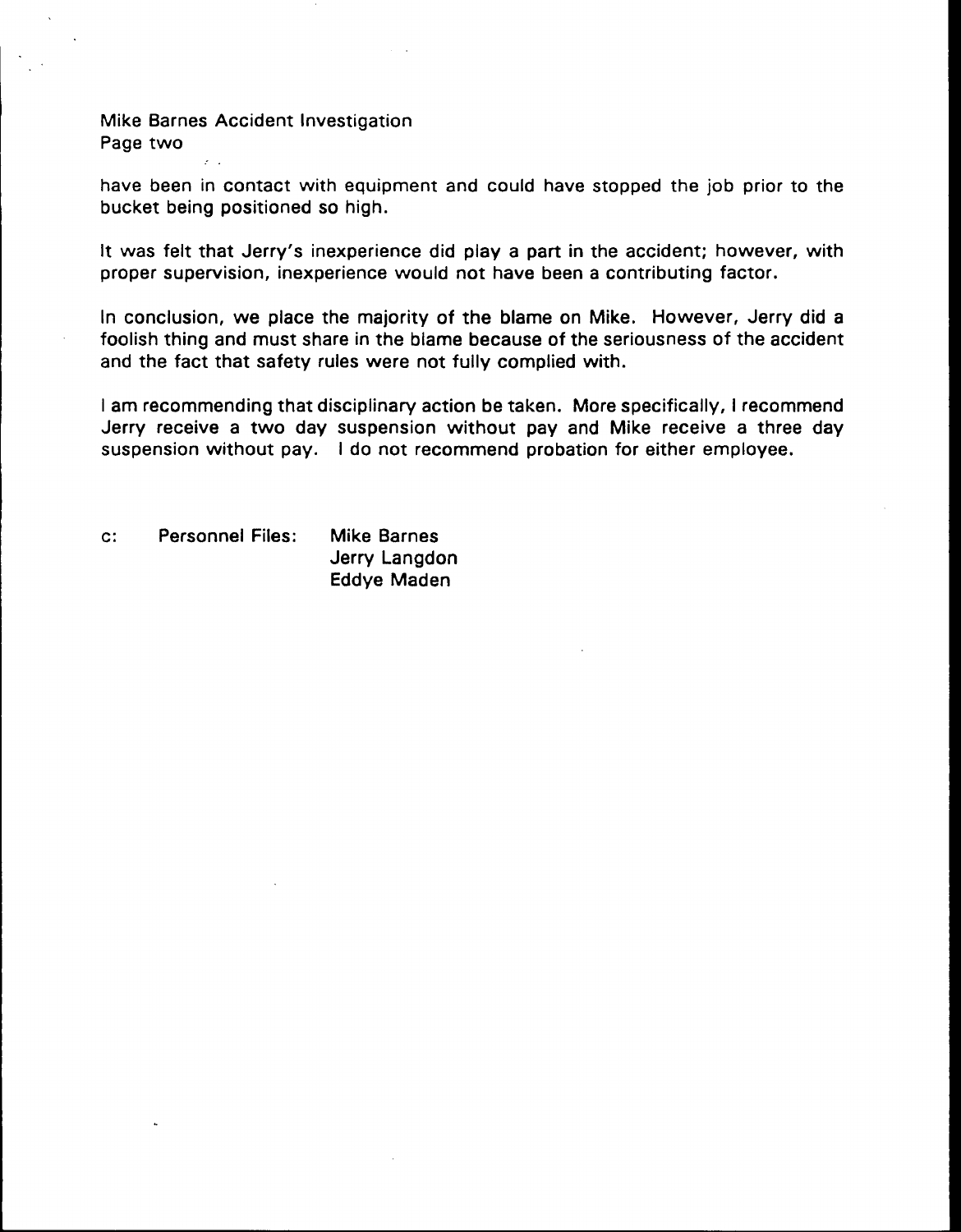# GREEN RIVER ELECTRIC CORPORATION ATTACHMENT B ACCIDENT INVESTIGATION FORM EMPLOYEE INJURY, PUBLIC CONTACT, AUTO ACCIDENTS

|          | Date of Investigation November 13, 1995 Completed By Tammy Montgomery |          |                                                                                                             |
|----------|-----------------------------------------------------------------------|----------|-------------------------------------------------------------------------------------------------------------|
|          |                                                                       |          | Accident Reported By Eddie Arnold Time & Date Reported 11:30 a.m., 11-13-95                                 |
|          |                                                                       |          | Time of Accident 11:15 a.m. Date of Accident November 13, 1995                                              |
|          |                                                                       |          | Person(s) Assisting in the Investigation (i.e., Sheriff, State Police, etc.)                                |
|          |                                                                       |          |                                                                                                             |
|          | Accident Location/Address Medley Road - Daviess County                |          |                                                                                                             |
|          |                                                                       |          |                                                                                                             |
|          |                                                                       |          | Name of Victim 1. Michael Barnes Title Right-of-Way Crew Leader<br>Sex M Age 37 Date of Birth               |
|          | Years Experience at Present Job                                       |          |                                                                                                             |
|          |                                                                       |          | Extent of Injury Electrical contact to the back near shoulder blades.                                       |
|          |                                                                       |          |                                                                                                             |
|          |                                                                       |          | Was First Aid Administered? no Was a physician seen? yes<br>If so, William Jansing, MD 1102 Triplett Street |
|          |                                                                       |          |                                                                                                             |
|          | Name of physician Address                                             |          |                                                                                                             |
|          | Owensboro KY 42303<br>City State Zip Code                             | 42303    |                                                                                                             |
|          |                                                                       |          |                                                                                                             |
|          | Did employee sustain loss of motion? $X$ Yes No                       |          |                                                                                                             |
|          |                                                                       |          |                                                                                                             |
|          |                                                                       |          |                                                                                                             |
|          | Years Experience at Present Job                                       |          |                                                                                                             |
|          |                                                                       |          |                                                                                                             |
|          |                                                                       |          |                                                                                                             |
|          | Was First Aid Administered? ________ Was a physician seen?            |          |                                                                                                             |
| If $so.$ |                                                                       |          |                                                                                                             |
|          | Name of physician Address                                             |          |                                                                                                             |
|          |                                                                       |          |                                                                                                             |
| City     | <b>State</b>                                                          | Zip Code |                                                                                                             |
|          | Did employee sustain loss of motion? ______ Yes ______ No             |          |                                                                                                             |
|          |                                                                       |          | $\sim$ $\sim$                                                                                               |
|          |                                                                       |          |                                                                                                             |
|          | Years Experience at Present Job                                       |          |                                                                                                             |
|          |                                                                       |          |                                                                                                             |
|          |                                                                       |          |                                                                                                             |
|          |                                                                       |          | Was First Aid Administered? ________ Was a physician seen? ___________                                      |
|          |                                                                       |          |                                                                                                             |
|          | If so. Name of physician Address                                      |          |                                                                                                             |
| City     | State                                                                 | Zip Code |                                                                                                             |
|          | Did employee sustain loss of motion? ______ Yes ______ No             |          |                                                                                                             |
|          | $\mathcal{L}(\mathcal{M})$ and $\mathcal{L}(\mathcal{M})$ .           |          |                                                                                                             |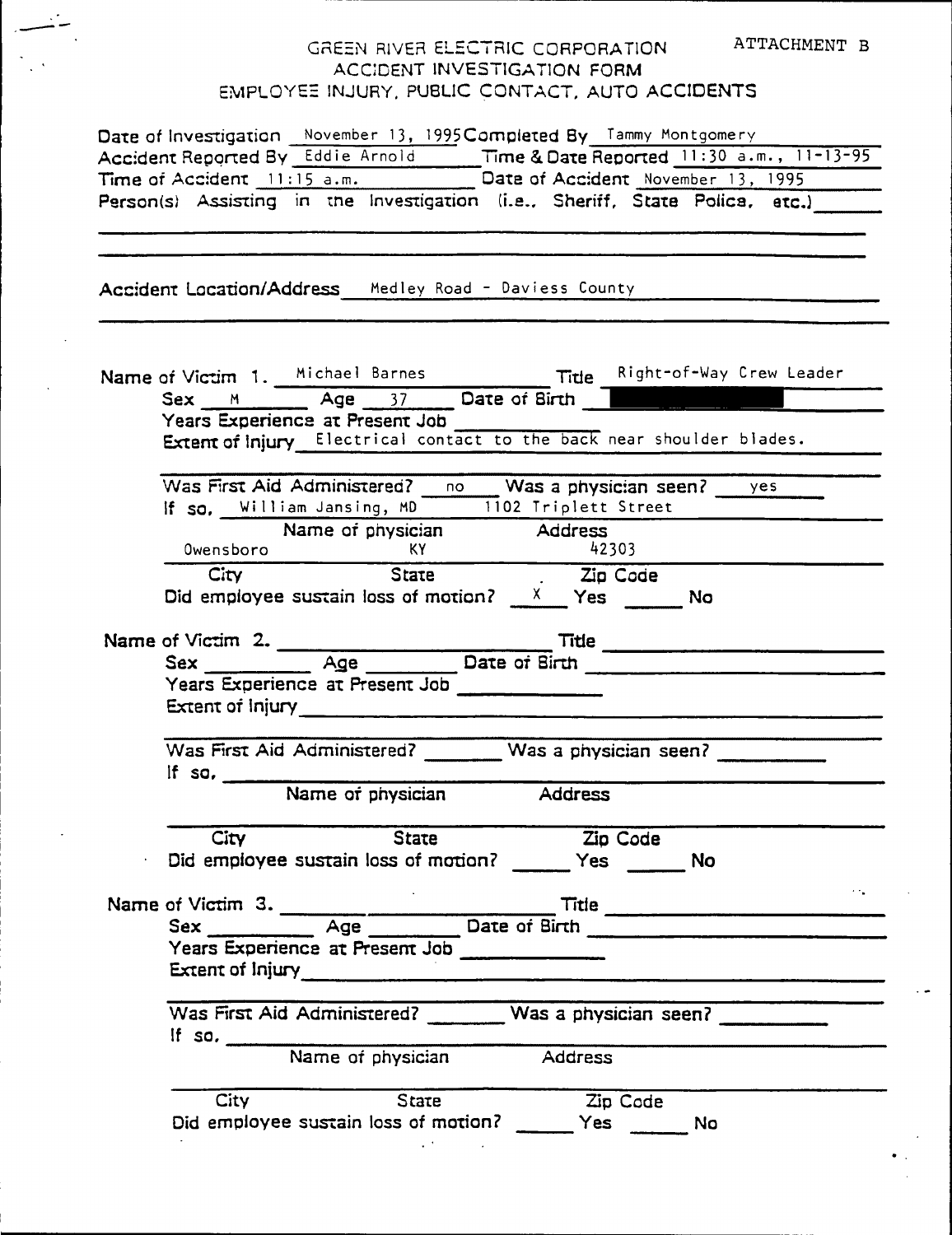Page Two Accident investigation Form

| Time      | Date<br>Reported Reported  | Contact<br>Person | By<br>Whom          |                                                               |
|-----------|----------------------------|-------------------|---------------------|---------------------------------------------------------------|
|           | 11:40 am 11-13-95 Richelle |                   | Tammy<br>Montgomery | PSC (502) 564-4309 or                                         |
|           |                            |                   |                     | 564-2305<br>OSHA (502) 564-7360                               |
| $2:15$ pm | $11 - 13 - 95$             | Jon<br>Kohler     | Betty<br>Maddox     | KAEC 1-800-366-4887 or<br>(502) 737-5928<br>Insurance Company |

NOTE: Employee deaths must be reported to OSHA within (8) hours. Public and empioyee contacts must be reported to PSC within {2) hours after discovery. Serious accidents and substantial property damage must be reported to the PSC within (2) hours.

Witnesses (Please include addresses & phone numbers) Jerry Langdon, Eddye Maden

Were Photos Taken? X Yes No By Morris Locher Date 11-13-95

Describe how the accident occurred. See attached memorandum.

Type of Accident: (circle one)

QSHAXXXXXXXXXHOME: lost time, first aid, property damage, equipment damage, near miss accident, electric contact, automobile.

If auto accident, complete the Federated Rural Electric "Accident Report Form" located in vehicle glove compartment.

Weather Conditions Cloudy and rainy

Temperature  $43 F$  Wind Speed  $5$  mph Wind Direction ENE

Line Clearances at Lowest Point or at Point of Contact Line Clearances at Lowest Point or at Point of Contact<br>Ground (grd) to neutral <u>20' 3''</u> grd. to phase 124' 2'2\_\_\_\_\_ 3\_\_\_\_\_\_\_\_\_ S/L = 18' 8''<br>grd. to CATV \_\_\_\_\_\_\_ grd. to telephone <u>15' 5''</u>

What equipment was involved? Chipper, bucket truck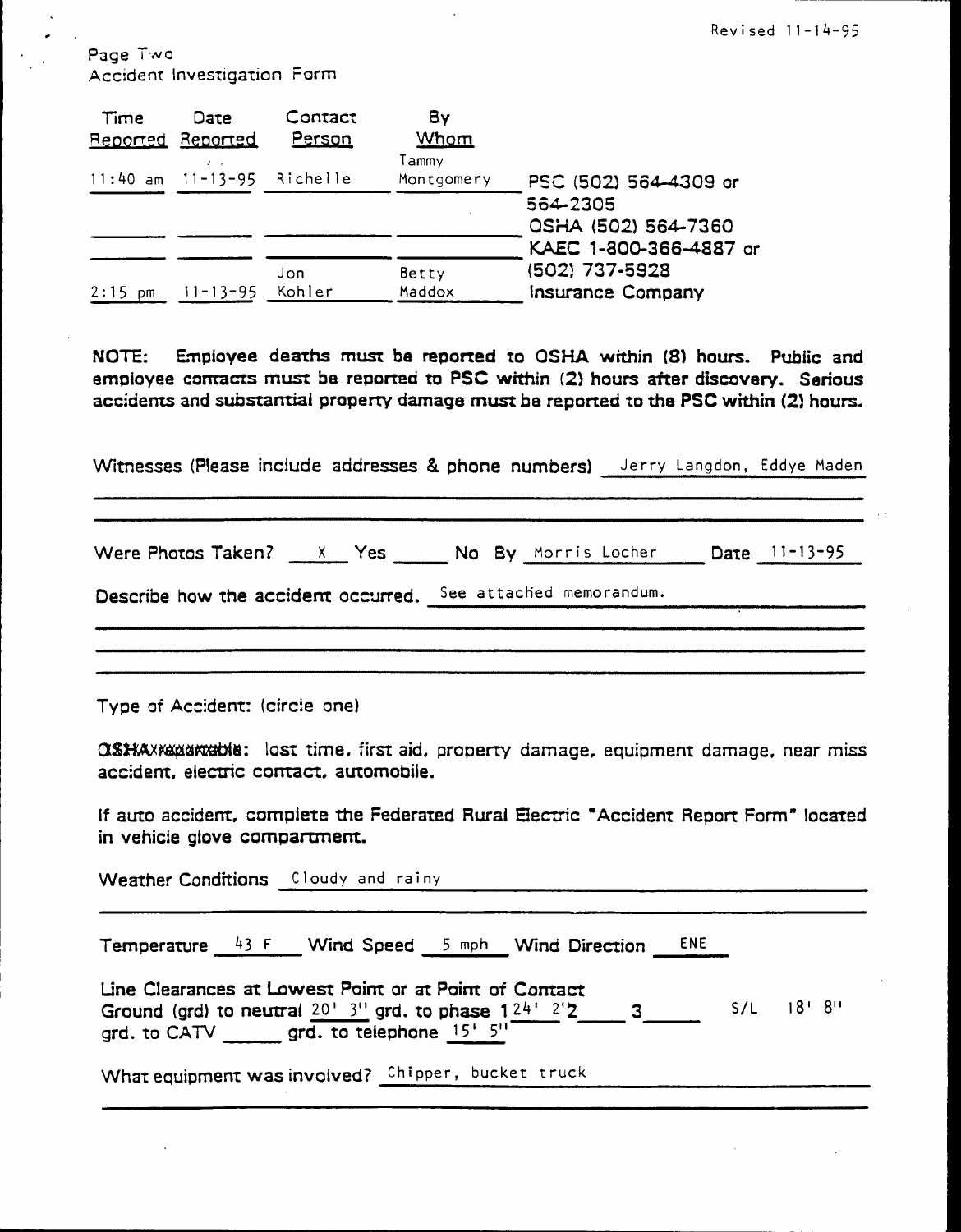Page Three Accident Investigation Form

| Accident investigation rum                                                                    |           |
|-----------------------------------------------------------------------------------------------|-----------|
| Was safety equipment being used? $X = Y$ es $\frac{X}{Y}$ No (List equipment not being used)  |           |
|                                                                                               |           |
| Did an unsafe condition exist? ______ Yes ______ No<br>If yes, piease explain.                |           |
|                                                                                               |           |
| Was the accident the result of an unsafe act? ______ Yes ______ No<br>If yes, piease explain. |           |
| Please draw a diagram of Accident Scene                                                       |           |
|                                                                                               | $\bullet$ |
|                                                                                               |           |
|                                                                                               |           |
|                                                                                               |           |
|                                                                                               |           |
| <u> 1amny Montgomerg</u> are 11-13-95<br>Signature                                            |           |
| Revised: 1-6-93                                                                               |           |
|                                                                                               |           |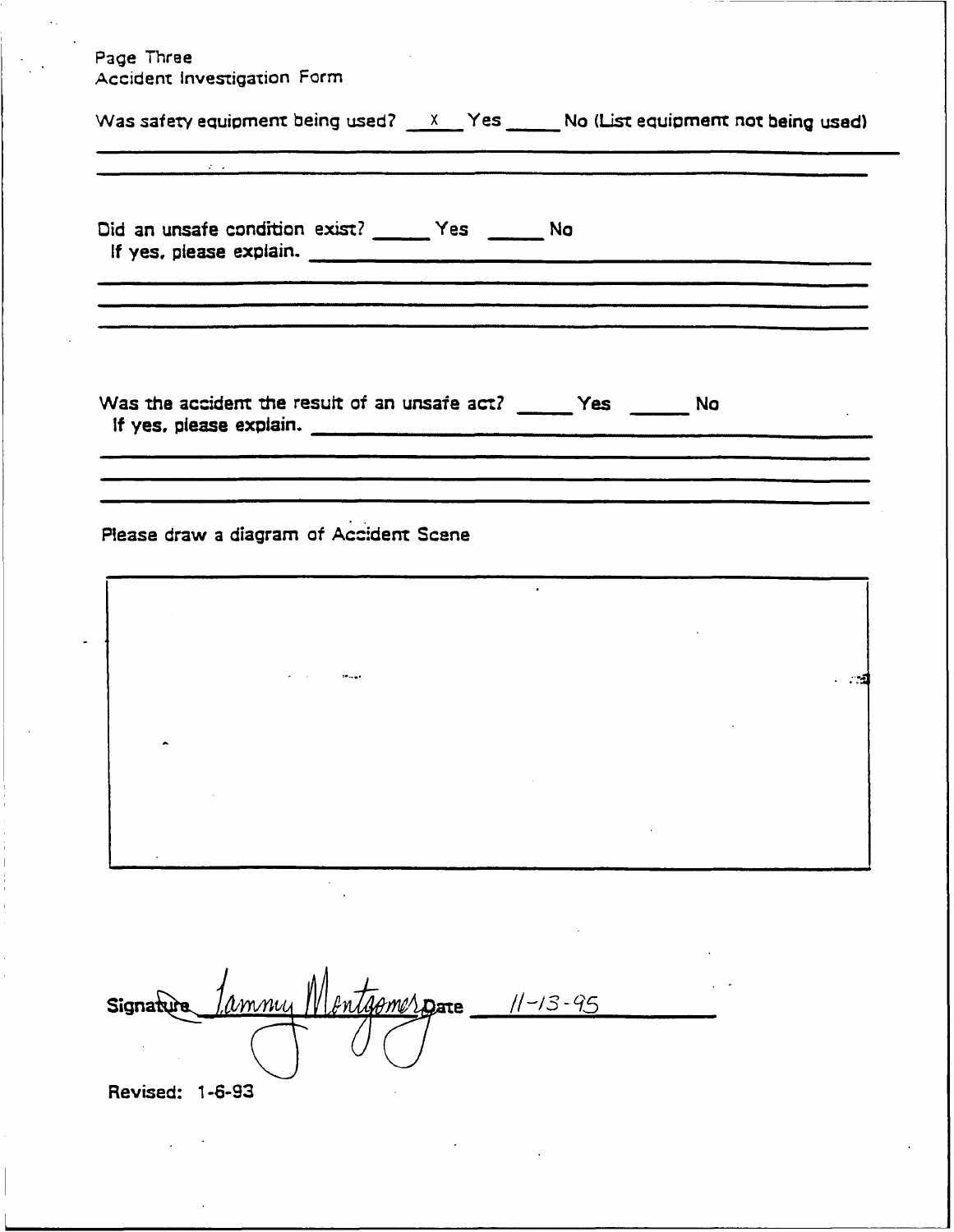ATTACHMENT C

MEMORANDUM Green River Electric Corporation

November 13, 1995

TO: FILE

FROM: TAMMY MONTGOMERY  $f$   $\mathcal{M}$ .

RE: MICHAEI BARNES ELECTRICAL CONTACT

Qn this date, Jerry Langdon, Laborer, was ascending in the bucket to attach the truck ground to the main line neutral so that he could begin clearing trees. Jerry attempted to connect the ground line to the system neutral when he discovered the ground line was restricted by the side rail of the truck. Jerry shook the line to free it from the rail. With no success, he repositioned the hotstick and pulled it with the ground line attached. Momentum of the pull caused ground clamp to come in contact with the phase which caused an arc. Jerry immediately threw the hotstick to the ground and turned to check on crew members and he saw Michael Barnes fall to the ground.

Eddye Maden, ROW Operator/Trimmer, was walking toward the truck from behind the chipper where he had been spraying stumps when he saw Michael fall to the ground. He ran to where Michael was laying and asked him what had happened. Michael said he thought he had been burned. Michael asked Eddye to contact Eddie Arnold.

Eddye contacted Eddie Arnold, ROW Crew Foreman, and he arrived approximately 15 minutes later. At 11:30 a.m., Eddie reported the accident to Ted Crabtree, Director of Operations, by radio. He advised that he was transporting victim to the Owensboro Mercy Health Systems Emergency Room.

Tammy Montgomery, Department Secretary, reported accident to Richelle at the Kentucky Public Service Commission at 11:40 a.m., and contacted Greg Morgan, BREC Member Systems Safety Coordinator, at 11:45 a.m. Greg arrived at GREC at 2:15 p.m.

Richard Payne and Morris Locher went to the accident site and measured clearances and took pictures. Clearance measurements are on the accident investigation form.

Ted met Eddie and Michael at the hospital. Hospital contacted Michael's wife, Edna Barnes.

Ted reported additional information to Bob Ueltchie, PSC, at 1:55 p.m. Mr. Ueltchie will be at GREC on Tuesday, November 14, at 9:00 a.m., to conduct an investigation of the accident.

I est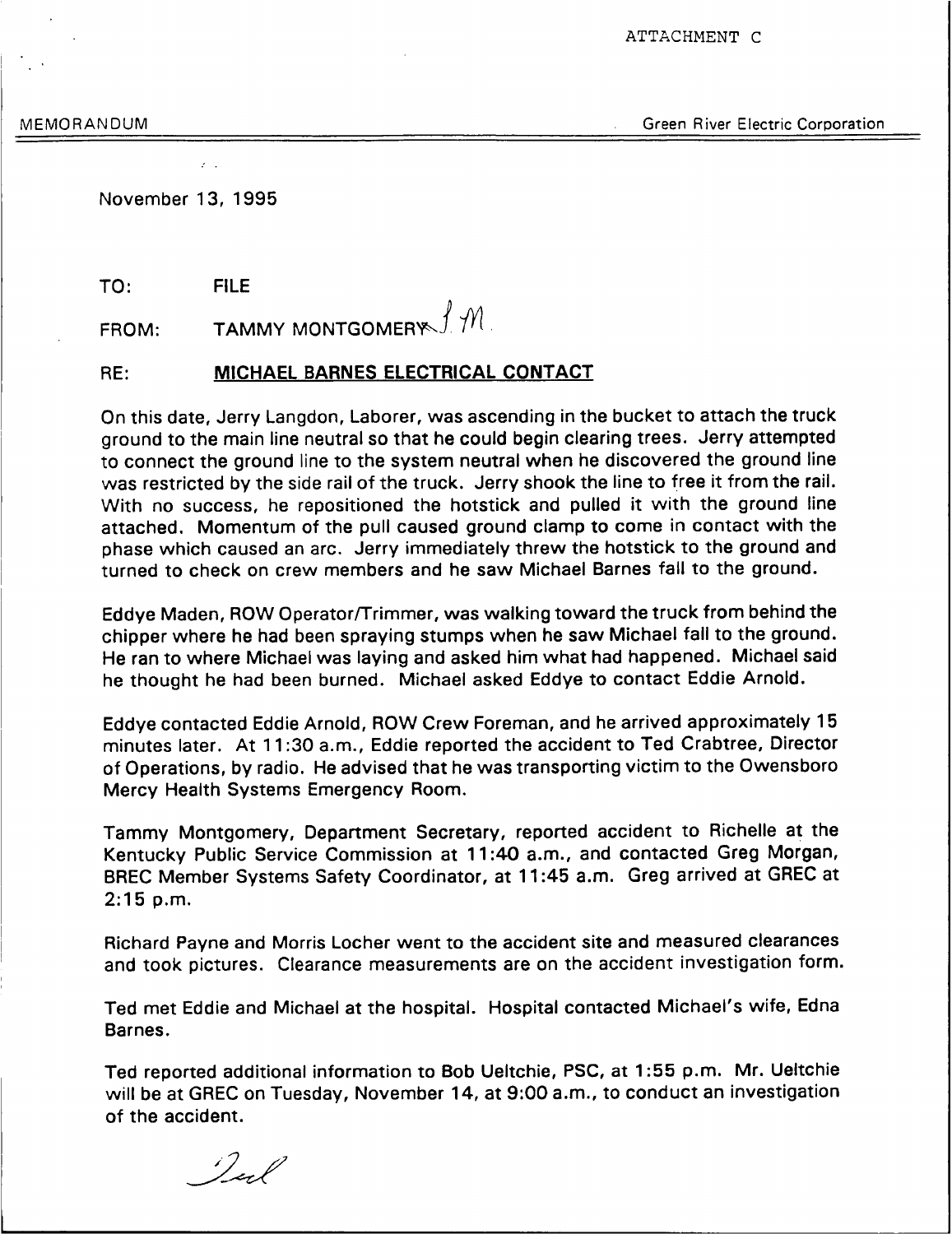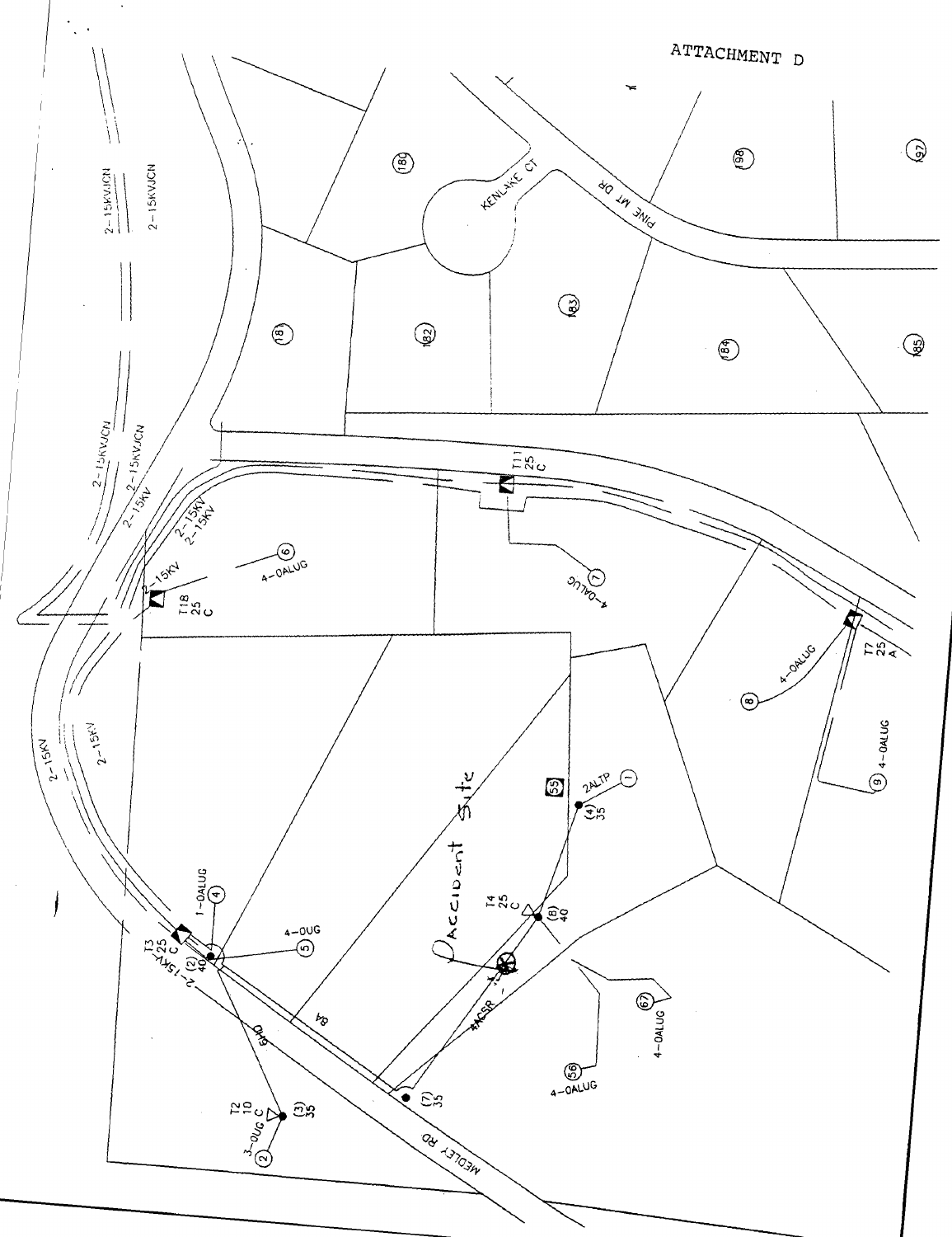

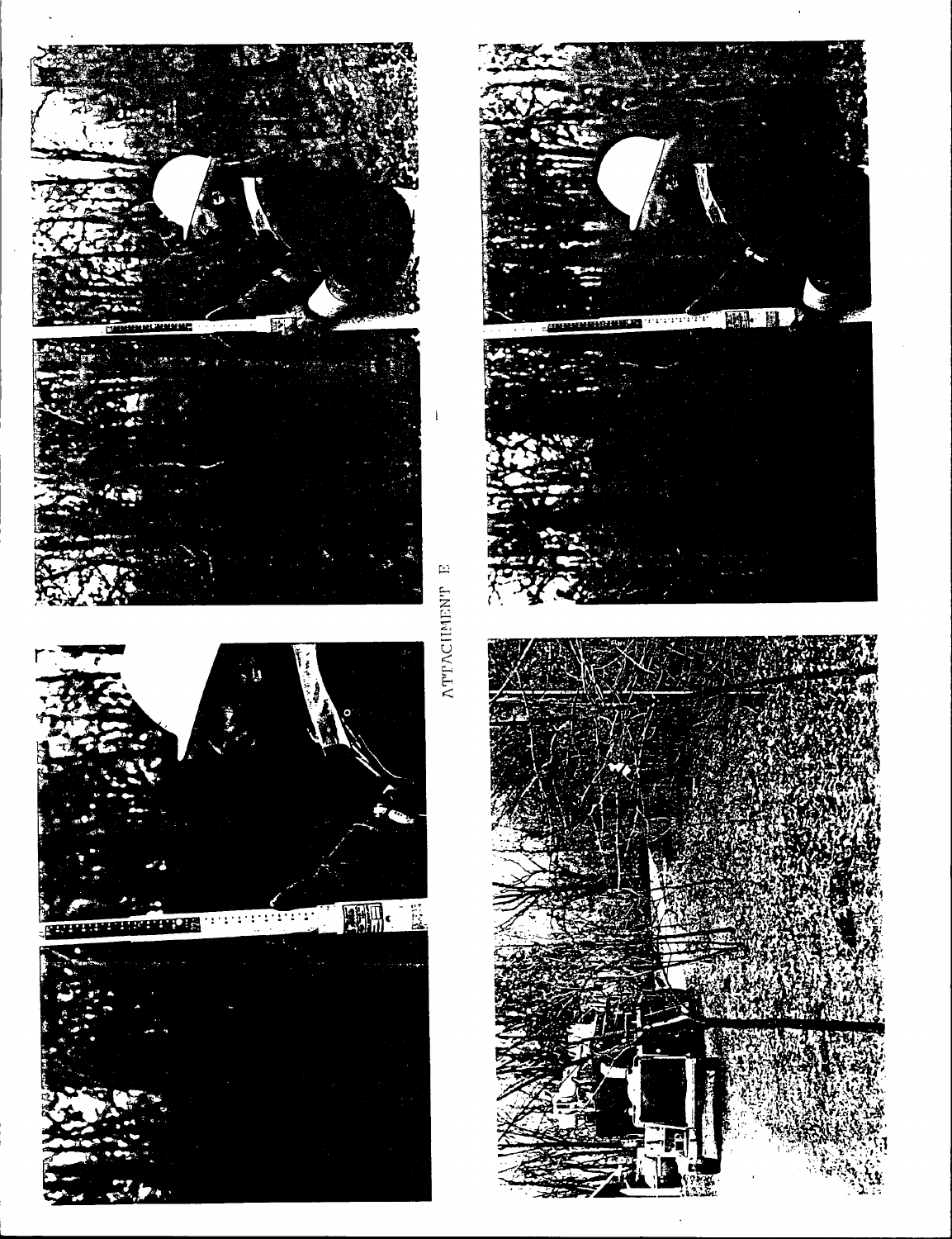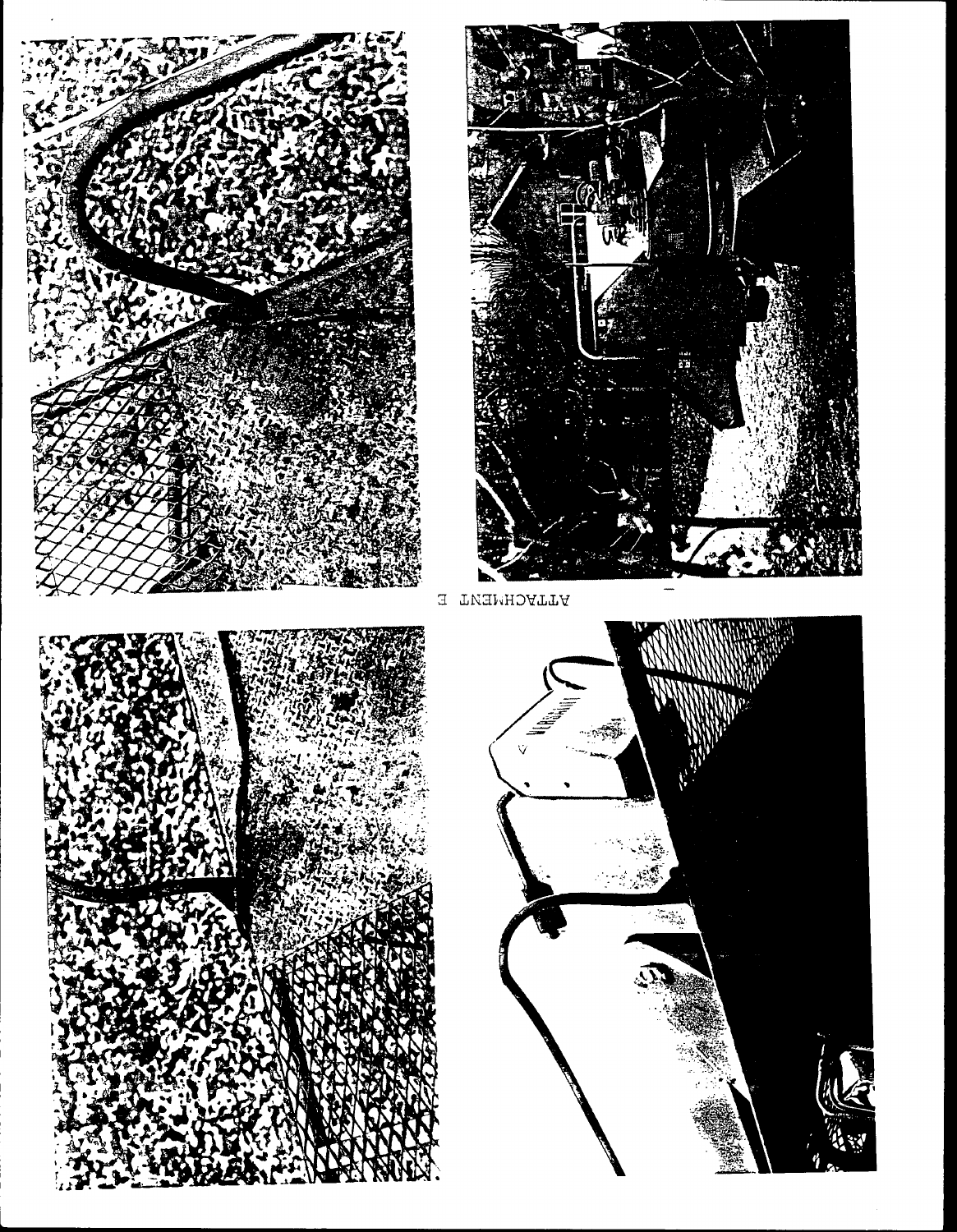



ATTACIIMENT E